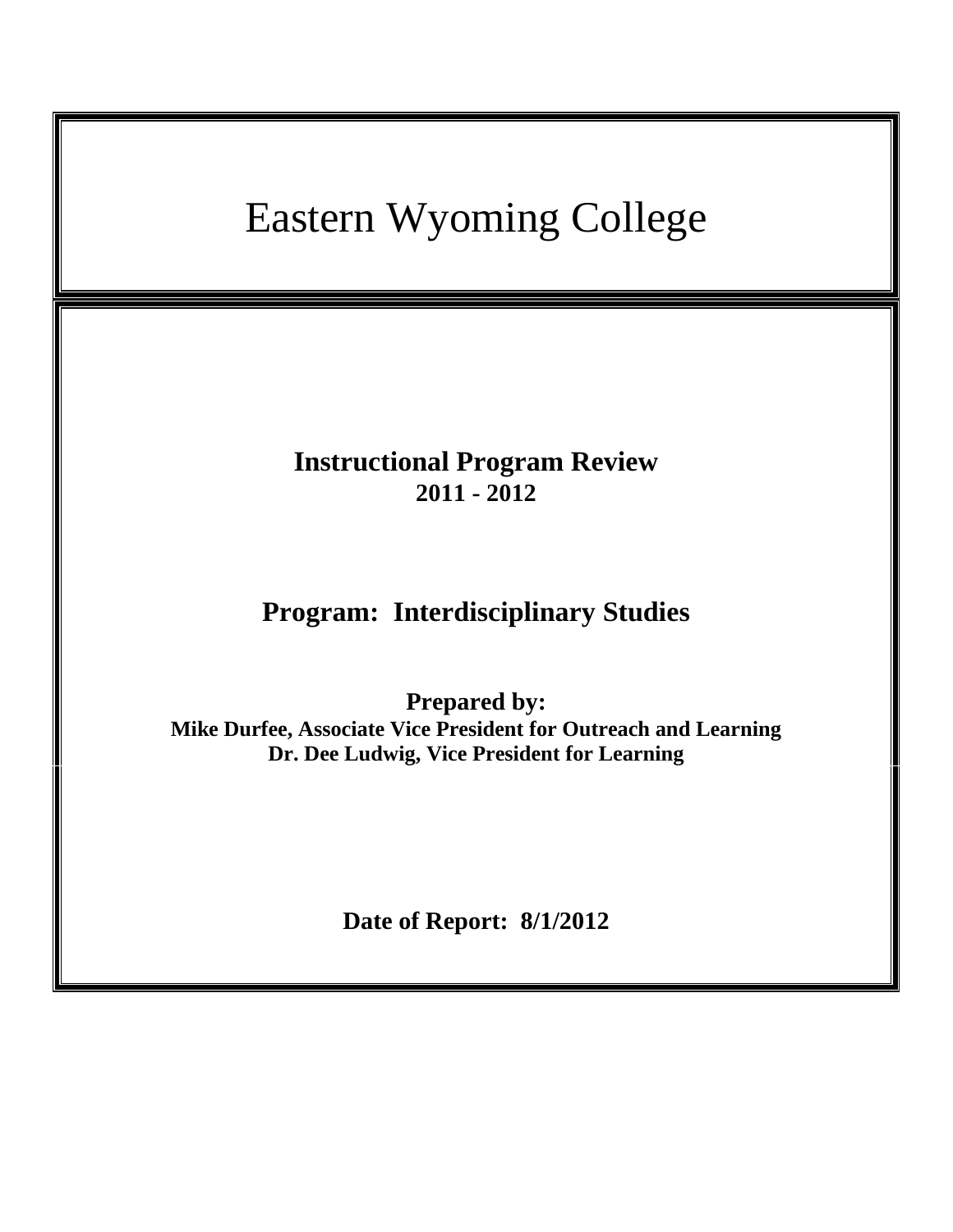# **EASTERN WYOMING COLLEGE Instructional Program Review**

### **Program Name**: **Interdisciplinary Studies**

### **Part I: Statistical Data from the past three years:**

|                           | 2008-2009 | 2009-2010 * | 2010-2011 | 5-Year<br>Average |
|---------------------------|-----------|-------------|-----------|-------------------|
| Annualized FTE Enrollment | 92.1      | 64.9        | 65.5      | 76.3              |
| Annualized FTE Faculty    | 4.7       | 2.6         | 2.8       | 4.0               |
| # Students                | 169       | 219         | 214       | 168               |
| # Graduated               | 37        | 19          | 35        | 28                |

 $\text{FTE} = \text{Full-time equivalent}$  Notes:

**Statistical data include Human Development and Developmental Studies courses.**

• **Developmental Studies courses were renamed into the discipline areas in 2009-2010.**

# **Modes of Delivery:**

- **x online x compressed video x face-to-face**
	-

# **Advisory Committee Members and Title or Role: (if applicable)**

# **Community Partners or Internships: (if applicable)**

# **Revisions in Curriculum Since Last Review:**

The College Studies curriculum was reviewed, revised and standardized two years ago. Developmental courses in English and Math were moved to their respective discipline areas. Students by Design (HMDV 1250) will be offered for the first time in fall 2012. It will be in lieu of College Studies and count towards a graduation requirement for those enrolling students. Reading placement scores were standardized across the state during 2011-2012.

# **Part II Narrative Analysis**

# **Description of Community Need:**

Interdisciplinary Studies has more majors than any other major at Eastern Wyoming College. The five-year average of the number of Interdisciplinary Studies majors is 168 (2006 – 2011). The need for Interdisciplinary Studies is more of a "need" for a transfer major which includes a variety of courses and electives. It also serves as an alternative for students who have been concentrators in a certain program area but because of transfer plans will not be able to complete or need to complete all of the specific program requirements.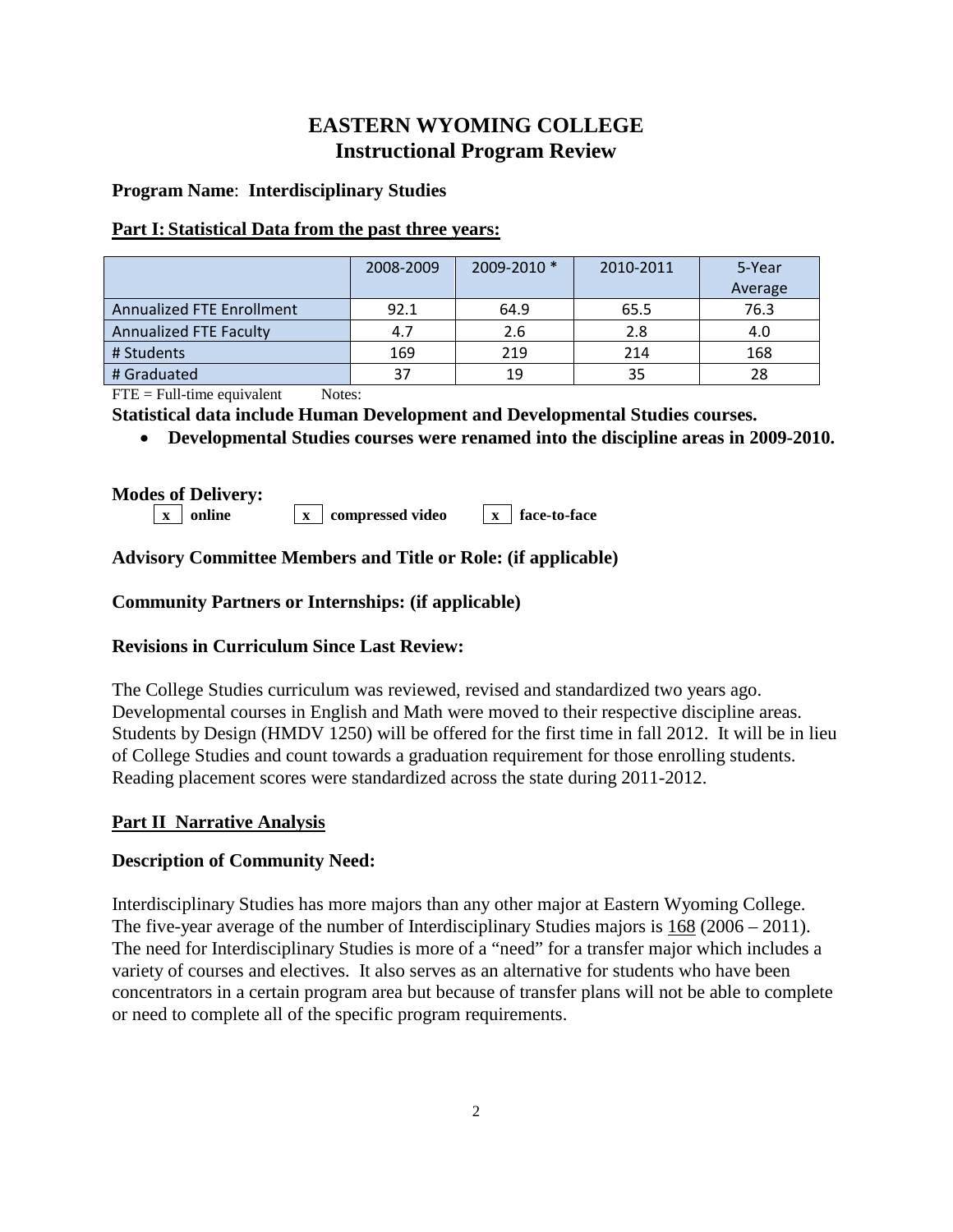In the Outreach areas, the Interdisciplinary Studies degrees are achievable in all locations because all of the credits can be completed as Distance Education classes. Many times, students in Outreach can use the Interdisciplinary Studies program as a tailored educational program.

In summary, the program is very popular with students, faculty and advisors because of its flexibility and ability to meet the needs of students and all courses can be completed through EWC's Distance Education course offerings. It is also a transfer program with general education requirements that are accepted at our cooperative institutions.

### **Current Community Need/Growth of Industry:**

This program serves the needs of primarily transfer students entering into a variety of majors at their receiving institutions. Most students finish their EWC program in the Associate of Art Social Science area.

#### **Activities in Support of Student Recruitment and Retention:**

Faculty, recruiters and the Learning and Outreach Office assist students during summer advising sessions. Outreach coordinators, Douglas Branch Campus Director and the Associate VP for Outreach and Learning assist and advise most Outreach students. The faculty visits with most prospective students. The college works cooperatively with all public schools in the six-county service area in eastern Wyoming to provide a wide variety of classes, programs and services. EWC has Outreach Coordinators in Hulett, Moorcroft, Sundance, Upton, Newcastle, Lusk, Glenrock, Douglas, Glendo, Guernsey, Wheatland, and Chugwater who plan and organize credit and non-credit classes for their communities. The Eastern Wyoming College Douglas Branch Campus offers day and evening courses emphasizing general education, business, computer applications, criminal justice, interdisciplinary studies, and health technology.

# **Assessment of Student Learning: Analysis of Student Learning. Include placement if known.**

#### **Statistical Data Results, What has been learned?**

EWC student Collegiate Assessment of Academic Proficiency scores are at or above the national level in all categories. The 2010-2011 graduate survey (administered every other year) shows students are satisfied with their EWC experience. On a 4 –1 rating scale with 4 being strongly agree, students said "they were glad they attended EWC" - average rating of 3.79. "EWC did an excellent job of preparing me for full-time work in my chosen career profession" – average rating of 3.79. "EWC did an excellent job of preparing me for further study at a four-year institution" – average rating of 3.40. For program assessment, students who are concentrators in a different field may choose to take that field's program assessment. All faculty participate in Classroom Assessment Techniques.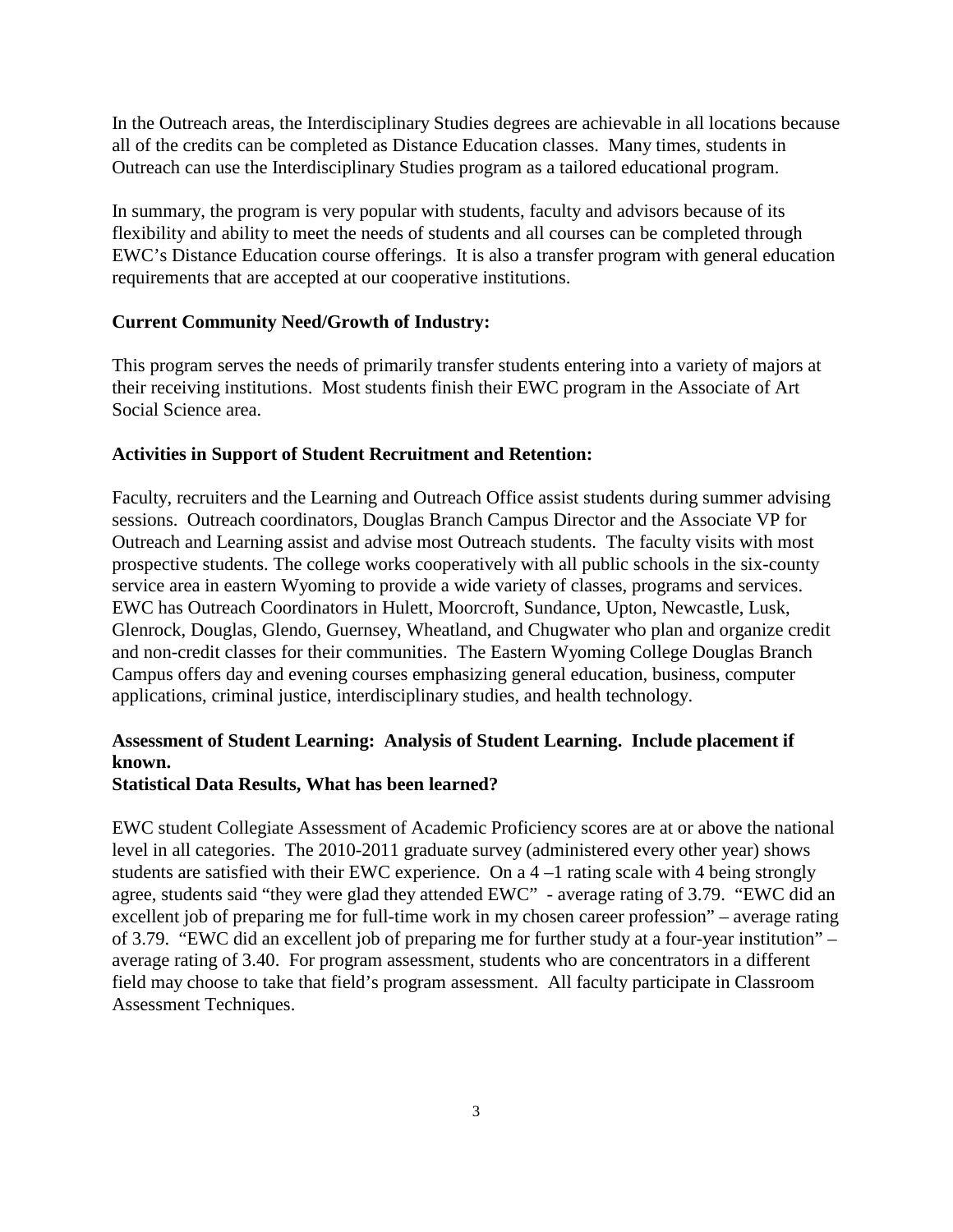#### **Strengths of the Program and Faculty:**

The purpose of the program is to offer students an opportunity for a broad-based degree rather than focusing on any one major area. Specific required courses meet the general education requirements for EWC. The program's greatest strength is the flexibility it offers students. The courses and degrees (both AA and AS) transfer to colleges and universities all over the United States. The Associate of Arts degree is considered the traditional "transfer" degree, so it is a better choice for most students. Most of the Interdisciplinary Studies graduates attend the University of Wyoming, Chadron State College, and Black Hills State University. Interdisciplinary Studies graduates go on to major in a variety of programs such as business, education, or preprofessional. Statistics from the University of Wyoming show that our transfer students are more successful than students who start at the University. Other colleges report anecdotally that EWC students do well at their institutions.

The faculty members who teach the general education requirements at Eastern typically have Masters or higher degrees. Although the Vice President for Learning coordinates the overall program, the program does not have assigned instructors but relies on all faculty members.

The Human Development (HMDV) faculty members report to the Associate Vice President for Outreach and Learning and are responsible for teaching the College Studies, Study Skills, Fundamentals of Reading I and II, Orientation to Distance Learning, Empowerment, Success in the Workplace, Lifestyle Management, and Sophomore Project courses. College Studies or Orientation to Distance Learning is a requirement of all AAS, AA and AS degrees at Eastern. College Studies is a freshmen orientation course designed to help students becomes successful students. The Study Skills course is an elective class for students who need additional help with organizing and learning how to study. Fundamentals of Reading I and II are classes designed to help students further develop reading comprehension skills, vocabulary skills, and general reading strategies. Orientation to Distance Learning provides an overview of the elements required for successful distance learning. This course is highly recommended for students who enroll in a distance education course. The Sophomore Project course is designed as the Outcomes Assessment activity for Interdisciplinary Studies and represents a culminating writing and research project.

### **Part III Recommendations**

#### **Faculty Recommendations:**

The following paragraphs are from faculty who teach in the following areas: Library Science, Philosophy, Religion and Human Development.

#### **Ethics: Comment by Ellen Creagar**

Ethics in Practice (PHIL 2300) satisfies the Humanities requirement at EWC and the Cultural Humanities requirement at the University of Wyoming. It is offered as a traditional on campus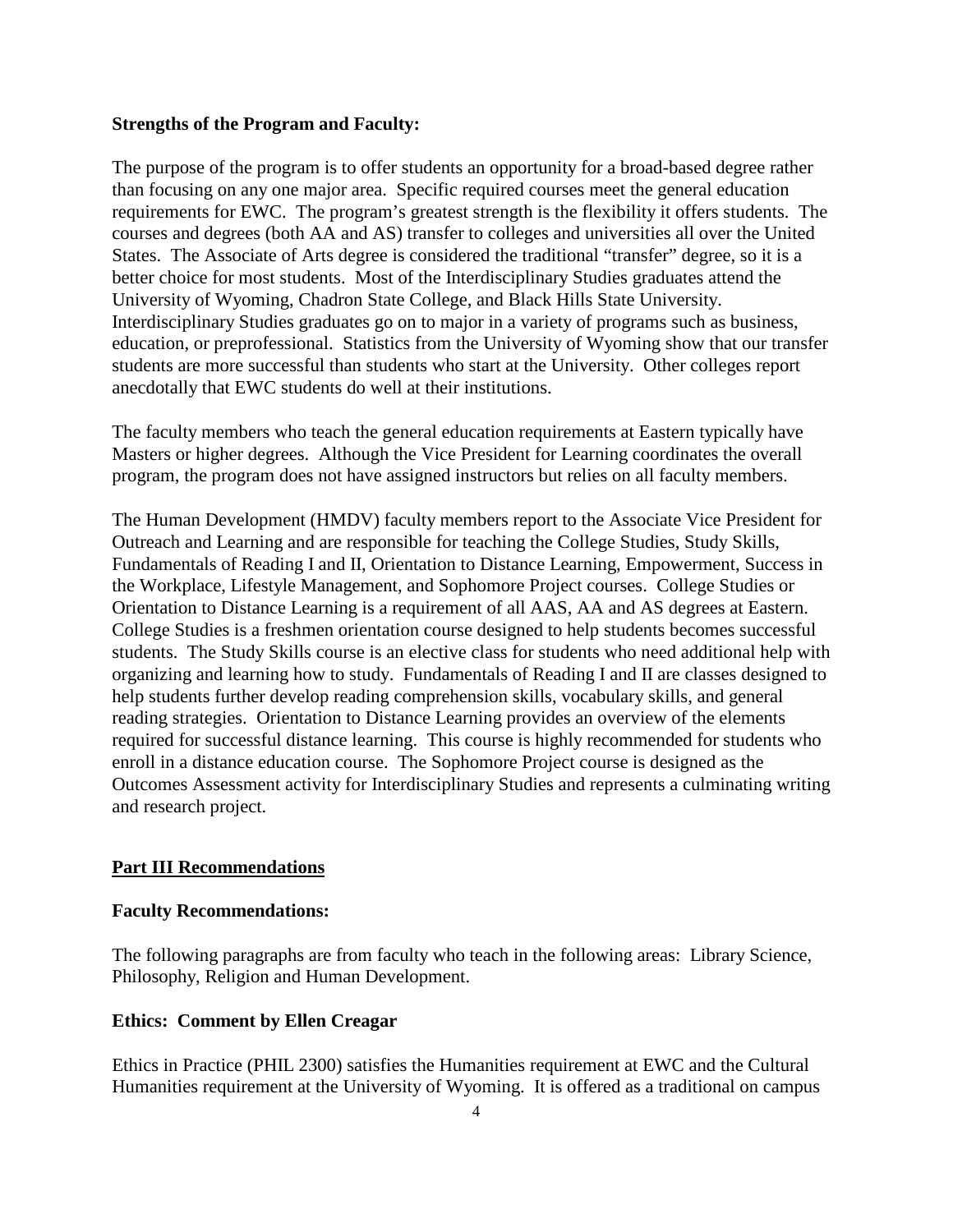course every other year and as a distance learning course every summer and every third semester, thus playing a part in the distance learning rotation. Ethics is a course required for pre-nursing majors and recommended for business majors. Because of the majors of the students who take Ethics, the English 1010 prerequisite, and the sophomore level of the course, the Ethics course has an excellent retention rate. In the time period covered by the program review, 95% of the students who began Ethics, successfully completed the course.

#### **Literature for Children: Comment by Muriel de Ganahl**

Literature for Children (LIBS 2280) is offered as an option at Eastern for meeting the humanities general education requirement. It is primarily designed for students majoring in Elementary Education because of the course's emphasis on reviewing various forms of children's literature and planning classroom activities based on literature. It has a prerequisite of successful completion of English 1010 with a grade of C or better. The course is taught every fall semester on campus and is also available as a distance learning class. The enrollment in this course ranges between 15-20 students each time the course is taught.

#### **Introduction to Religion: Comment by Heidi Edmunds**

Introduction to Religion (RELI 1000) is a three credit course that fulfills both the Humanities and Cultural Awareness portions of EWC's general education requirements. This course is offered online in both the fall and spring semesters and will be offered in the classroom in the Spring 2013 semester. The course is generally very popular and sections are nearly always full, at time necessitating additional sections or increased capacity. While no degree program in Introduction to Religion exists at EWC, RELI 1000 provides students a thorough overview of many world religions. A prerequisite of English 1010 exists for this course, and students complete in multiple writing activities. Heidi recommends the review of the distance learning schedule for this class.

#### **Sophomore Project: Comment by Diane McQueen**

Sophomore Project (HMDV 2000) is a research based course where students develop the skills needed to successfully write an I-search paper which incorporates interviews, published research, and internet sources. The course requires that students develop and utilize such writing skills as brainstorming, narrowing a topic, and free writing and utilization of these skills to write a paper on a topic of their choice. Students write multiple assignments through this course, but the main component of the course is a multi-chapter I-search paper. Although students are familiarized with the traditional means of writing academic papers, they learn that the I-search process is entirely different as it is written in first person where the writer's opinions become vital components to the paper itself. Students are required to gather information from at least three interview sources, six published sources, and at least three internet sources to develop a comprehensive understanding of their chosen topic. The interviews require that the student find an individual who is working in the profession in which they are researching and interview them about the different aspects of the career. The process then requires students to synthesize this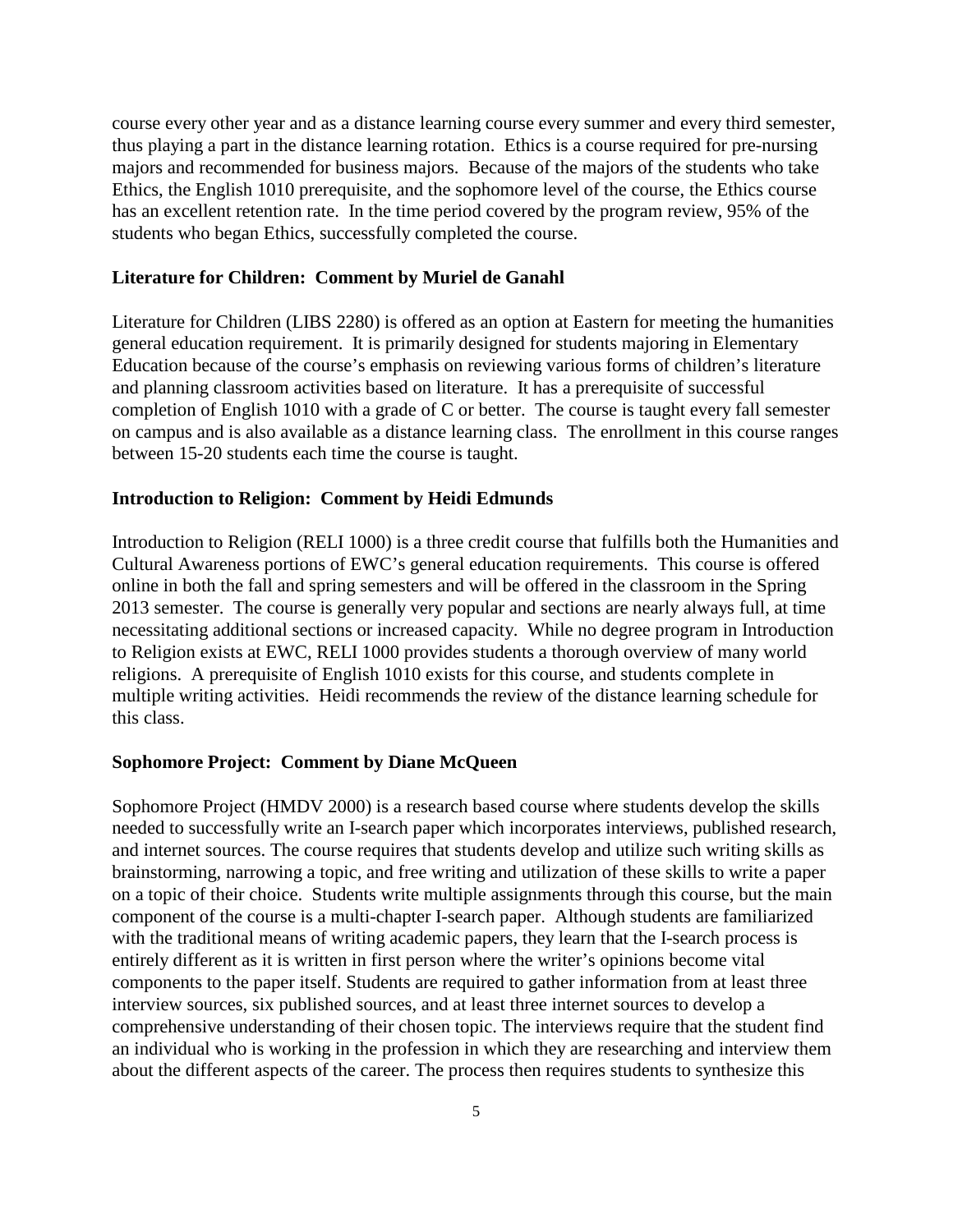information, interjecting their own opinions on their findings, and then write a three chapter paper. Initial drafts of each chapter are submitted periodically throughout the term for review and comments. Once each draft is returned to the student, students are expected to revised each chapter and submit the final draft along with a title page, reference page and an appendix which must include a complete transcription of all interview sources.

Students who enter this class with a positive attitude seem to enjoy learning about the various aspects of the career and some have even changed careers because of what they've discovered in the course of this research. As the term progresses, students seem to improve upon their writing conventions, but I still believe there is considerable weaknesses in their writing styles, most particularly in their use of syntax and the proper use of mechanics throughout the paper.

Having the course available on LancerNet as a distance course makes it easy for the delivery of content as well as for students to submit and receive written comments from the instructor. However, there are some students who could benefit from having this course taught face-to-face.

#### **College Studies: Comment by Court Merrigan**

College Studies (HMDV 1000) is a graduation requirement at Eastern Wyoming College; nearly every matriculating student takes this course at some point in their careers. The class has been extensively refashioned and standardized in the past two years, for both face-to-face and distance learning sections. Emphasis is placed on working toward college success in an EWC context. So, in addition to general information on study skills, health, test-taking and note taking, students also receive EWC specific information in areas such as navigating LancerNet, advising, and EWC policies and procedures. While the course is not designed to be an academic challenge, necessarily, in my experience nearly a third to a half of students taking the course for the first time will either withdraw or fail because of absenteeism and failure to turn in assigned work. For some students, College Studies serves as a useful wake-up call, and those students who retake the course generally succeed the second time around. My main recommendation would be consistency in having students take the course in Block A of the first semester they enroll in at EWC (fall or spring). In my view, this course contains so much useful information that those students who don't take the course until later in their EWC careers are at a disadvantage.

#### **Students by Design: Comment by Court Merrigan**

Students by Design (HMDV 1250) will be offered for the first time in Fall 2012. It will be in lieu of College Studies as counting towards a graduation requirement for those enrolling students. My hope in designing and ultimately teaching this course is to address students at the root level of their concern; the theory being that students who are unable to effectively utilize the hidden rules of the college environment. For example, students who will likely not succeed no matter what their academic efforts are (and usually these results go hand-in-hand). Students will confront many personal and societal roadblocks to their own success but they will not there: they will learn to understand these roadblocks and be taught effective tools to overcome them. The major difference between this class and standard academic offerings is that the direction and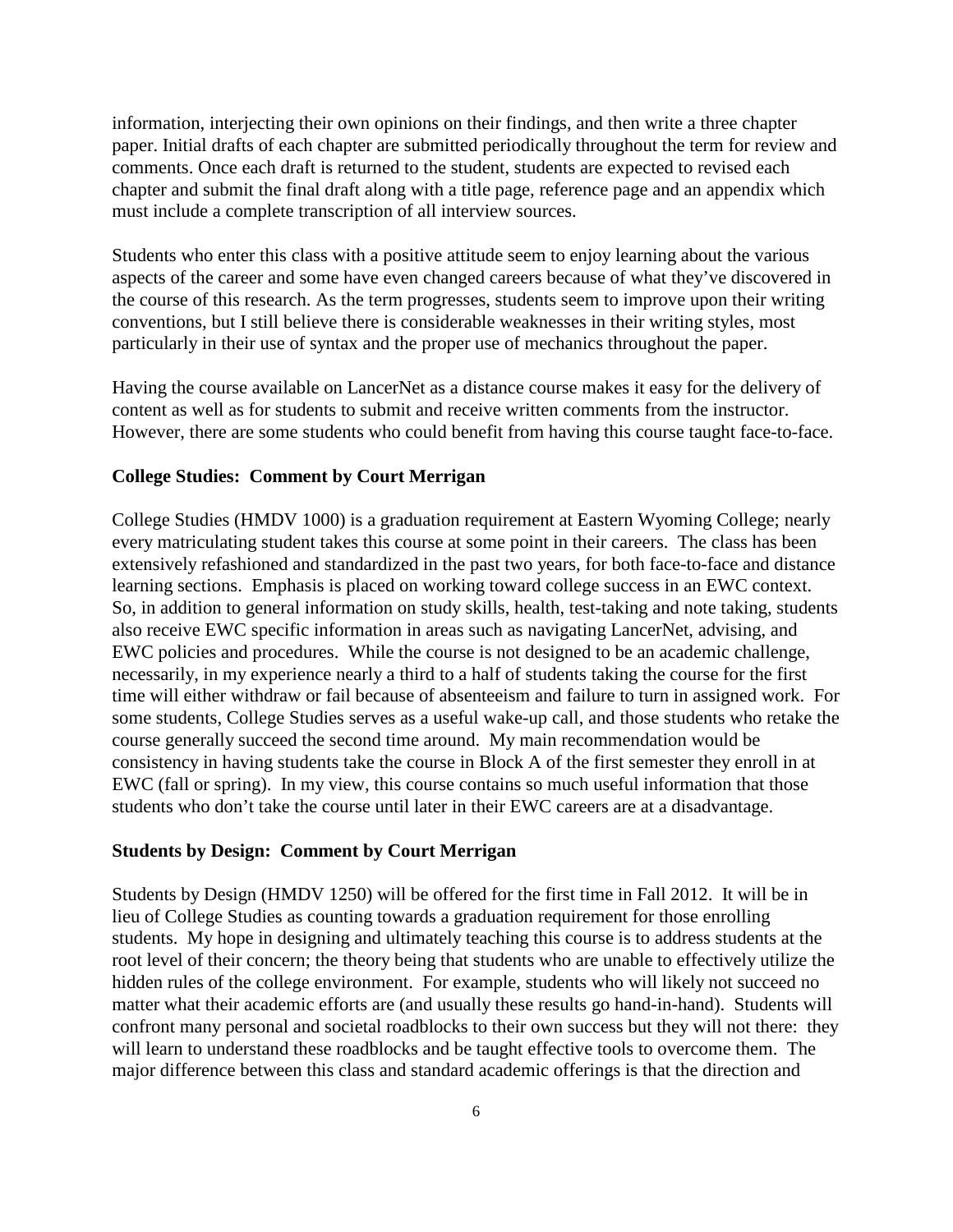discussion areas will largely be determined by the students themselves; the initial syllabus, while it does contain a grading rubric, has been left intentionally vague in the details, so that I can be flexible in giving assignments as they relate to what has been happening in class. For that reason, attendance is going to be crucial for students. Philosophically speaking, a certain degree of group cohesion is going to be necessary to achieve good results in the class.

Other courses students frequently take to complete their Interdisciplinary Studies major include Public Speaking, World Regional Geography, Sociological Principles, Introduction to Women's Studies, Computer Application courses, Art courses, and Music courses.

**Continuous Improvement Plan** - **(needed assessments, changes to improve student learning (review/write student learning outcomes), equipment, curricular changes, budget, faculty/staff, recruitment and retention efforts, faculty development, new initiatives, grant writing, mission relevancy**

### **Advisory Committee Recommendations: N/A**

#### **Division Chair Recommendations:**

- 1. Schedule annual orientation for new College Studies instructors.
- 2. Provide training to students on LancerNet during freshmen orientation.
- 3. Encourage all new students to take College Studies during the first semester they attend EWC.
- 4. Continue to increase distance learning course options for Interdisciplinary Studies majors.
- 5. Meet semi-annually with College Studies instructors to revise and update curriculum and assess student success in College Studies.
- 6. Ideally, it would nice to have identified instructors who always teach College Studies courses.

#### **Vice President's Recommendations:**

I agree with the Division Chair recommendations which were provided by Mike Durfee, Associate Vice President, who serves as the fourth division chair at our college. The division is small in some ways as it coordinates a handful of part-time instructors who teach in the Human Development area such courses as College Studies and Sophomore Project. However, the importance of these courses cannot be underestimated as the freshmen orientation courses have been proven to help with retention efforts nationwide.

I commend the group of faculty members and others who reviewed and revised the College Studies curriculum a couple of years ago in order to make the topics more pertinent to the success of the student. The Interdisciplinary Studies program is unique because it belongs to all of our faculty and instructional administrators. The Sophomore Project is a reasonable program assessment for those students who are truly exploring various discipline areas. If a student does